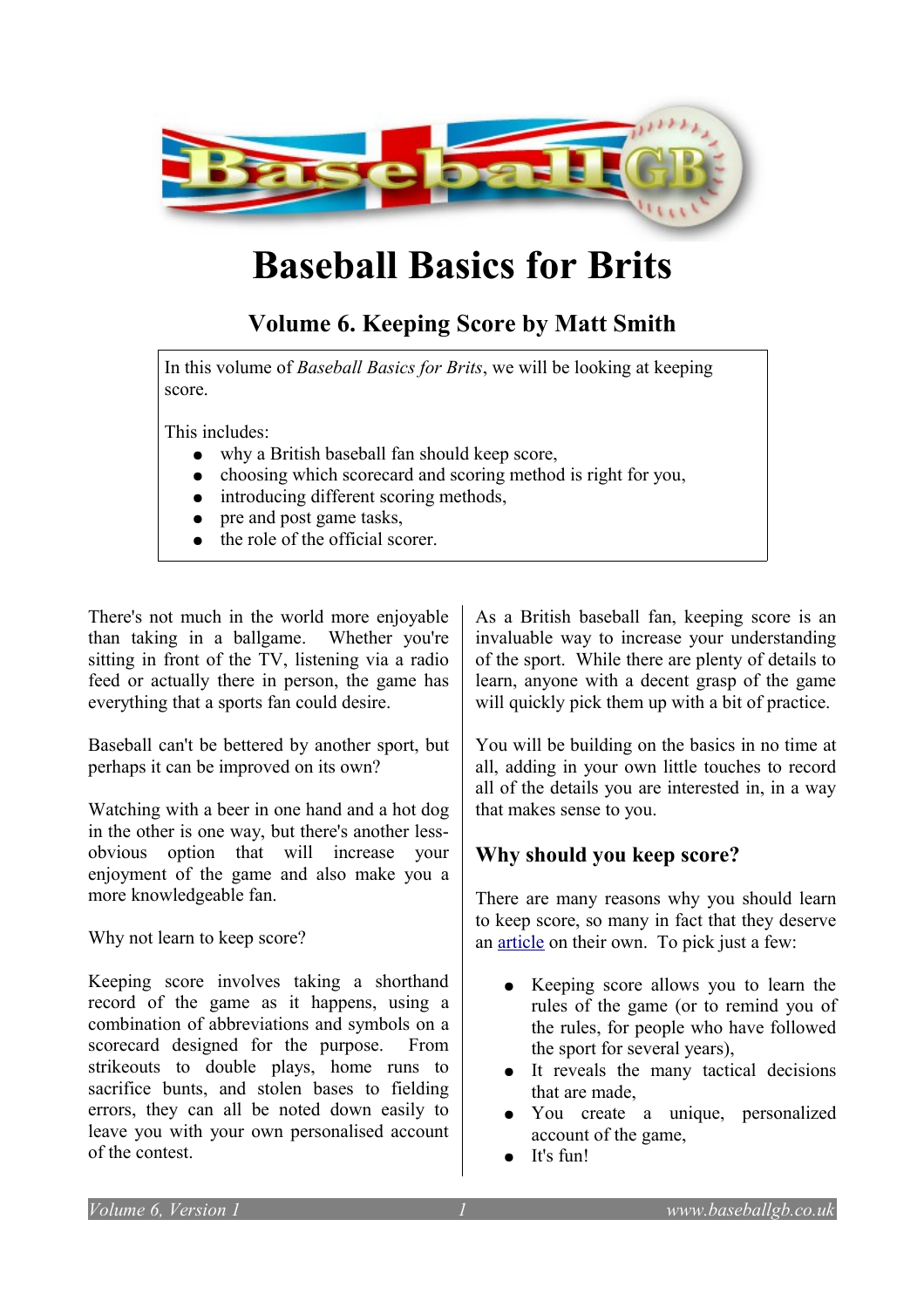## **What you need to start**

#### **The rules**

Firstly, you need to have a decent grasp of the rules. That doesn't mean you have to study them for a month and be able to quote them chapter and verse before you can keep score, but it does mean that you need to have an understanding of the main points.

If you've watched MLB games on TV for any length of time, you should be fine to begin keeping score. It's probable that there are lots of little details that you haven't yet picked up, but that will soon change.

One of the great benefits of keeping score is that it exposes the holes in your knowledge. Your completed scorecards might not be perfect to start with (if there's such a thing as a perfect scorecard), but you'll soon be having 'eureka' moments ('so *that's* why he didn't get credited with an RBI' etc) that allow you to fill the gaps.

#### **The Official Rules: Scoring**

A whole section of the official rules is dedicated to scoring. It's worth rereading it every now and then and, more than anything, it's an excellent reference for when you're not sure why a play on your scorecard doesn't match the official account.

See 'Resources' for a link to the rules.

#### **Tools of the trade**

Keeping score is one hobby that won't break the bank. All you need is a pen/pencil and a scorecard.

You can normally buy a scorecard when you attend a game in the States and there are places on the internet where you can buy scorebooks, but there are hundreds of scorecards on the internet that you can download, print out and use for free. They may simply vary in basic design, or they may allow you to record very different types of information.

Your choice of scorecard and scoring system will go hand-in-hand. Just want to record a basic account of the game? Pick a simple scorecard. Interested in charting every ball and strike? There are scorecards out there including a box or strip allowing you to do just that.

Which should you use? That's really down to personal choice. As you become a seasoned scorer, you may find that you use different scorecards depending on how you feel or based on the way in which you are taking in the game.

As a British fan, the majority of the games you witness are probably MLB contests broadcast on TV (or via MLB.tv). This increases your scorecard options because you have the benefit of close-up views, replays, explanations from the commentators and on-screen graphics to refer to. If you want to keep score in greater detail, you've got lots of help on hand.

Anyone who has a subscription for MLB Gameday Audio will testify that listening via a radio broadcast is a great way to enjoy a ballgame. The lack of visual references does leave you at the mercy of the commentators to describe the action when keeping score; therefore you may decide to record a more basic account of the game than you would do if you are watching on TV.

However having your own running account of the game to refer to can be particularly useful when listening rather than watching. No need to wait impatiently to be reminded what inning the game is in or how many outs there are; it's all in front of you on your scorecard (hopefully!).

Alternatively you may be watching the game in person. If you have the privilege of attending an MLB game or two in the States, you will no doubt have a large video screen and a PA announcer to help you with any details you might miss the first time around. If you are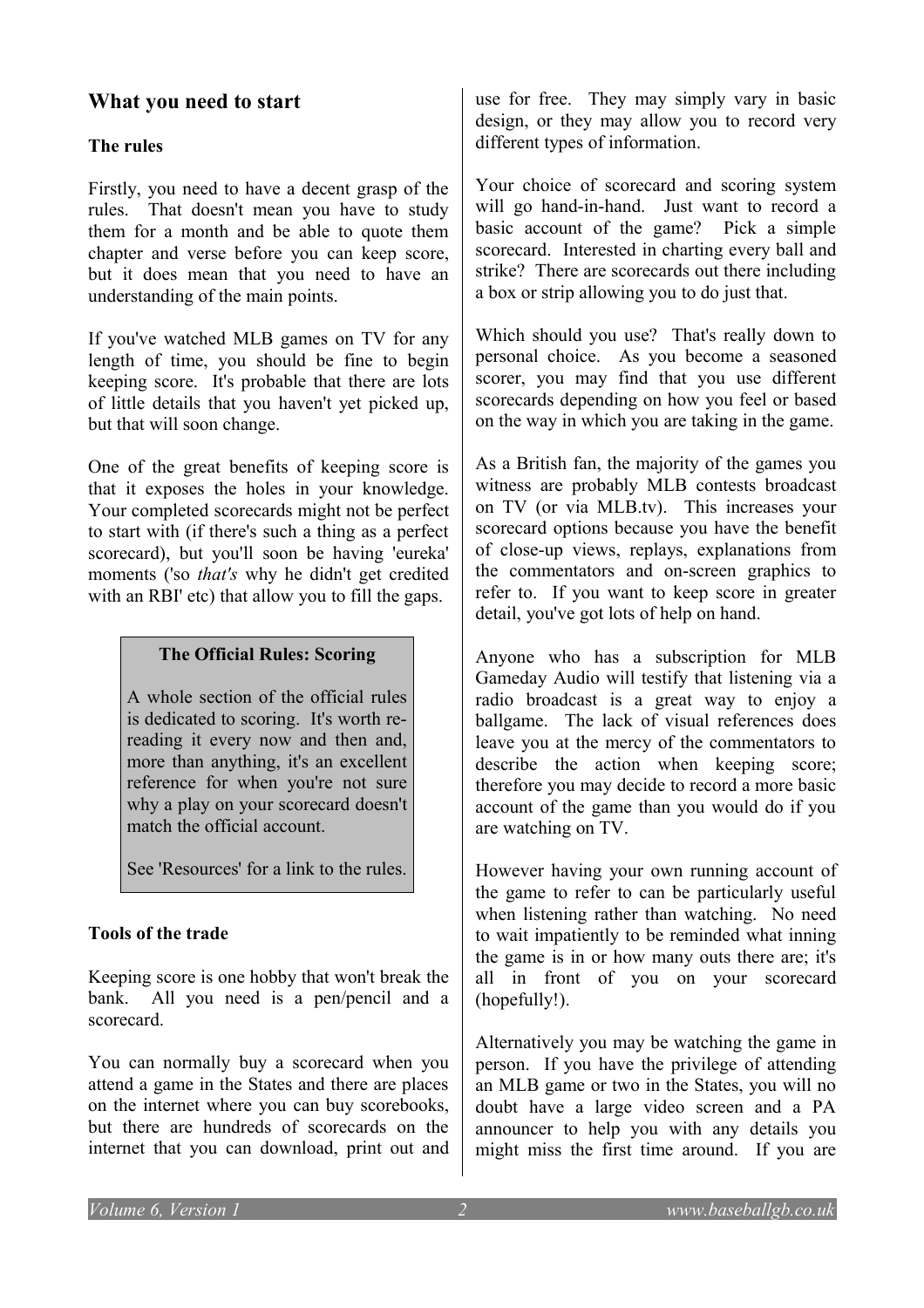taking in a game in Britain, that safety net is not available so it may be worth keeping a simple account in this case.

Once you've gained a bit of experience (and confidence) then taking a more detailed account could be particularly worthwhile at a British game because you don't have the luxury of hordes of websites providing you with detailed play-by-play accounts. Your scorecard could be a great resource to other British fans interested in knowing what happened.

## **Pre-game work**

Whichever scorecard and scoring system you opt for, there are some standard details to write down before the game begins.

Firstly you will need to fill in the names of the teams that are playing, the date of the game and any other details that strike you as being important (weather, start time of the game, the win-loss records of the two teams etc).

There will be two sides to the scorecard (or the same sheet printed out twice), one for each batting lineup. In the left-hand column you will find nine main rows which represent the nine places in the batting lineup. Each main row typically will be split into two or three, allowing you to slot in any in-game substitutions.

Once the teams have been announced, you can write out the two batting lineups noting every player's name, fielding position (more on this in a moment) and uniform number. You will also be able to fill in the name and uniform number of the two starting pitchers.

To reflect the nature of the contest, a team's pitchers are listed on the opposite side of the scorecard to their batting lineup.

So if the Twins are playing against the Indians, the details relating to the Twins' starting pitcher (and the rest of their pitchers who take the mound during the game) will be filled in on the side of the card that has the Indians' batting lineup on it.

#### **Fielding Positions**

Ever been confused by an announcer referring to a 'four-six-three double play'?

They are not quoting another obscure statistic at you. They are merely following the standard practice of using numbers to refer to fielding positions.

Every fielding position can be referred to by a number, as listed in the table below. These numbers can be used when you want to note which specific fielder(s) was involved in recording an out.

| Pitcher                             | 1                | P           |
|-------------------------------------|------------------|-------------|
| Catcher                             | $\mathbf{2}$     | $\mathbf C$ |
| <b>First baseman</b>                | 3                | <b>1B</b>   |
| <b>Second baseman</b>               | $\boldsymbol{4}$ | 2B          |
| <b>Third baseman</b>                | 5                | 3B          |
| Shortstop                           | 6                | <b>SS</b>   |
| Left fielder                        | 7                | LF          |
| Centre fielder                      | 8                | CF          |
| <b>Right fielder</b>                | 9                | <b>RF</b>   |
| <b>Other position abbreviations</b> |                  |             |
| <b>Designated hitter</b>            |                  | DH          |
| <b>Pinch hitter</b>                 |                  | <b>PH</b>   |
| <b>Pinch runner</b>                 |                  | <b>PR</b>   |

In some circumstances, the positions will be represented by obvious abbreviations instead, as listed in the right-hand column. Sometimes scorers will use these abbreviations when writing out the batting lineups.

The main place you will see the abbreviations being used is in box scores.

With your scorecard primed for action, you can sit back and wait for the game to unfold, ready to note down all that happens.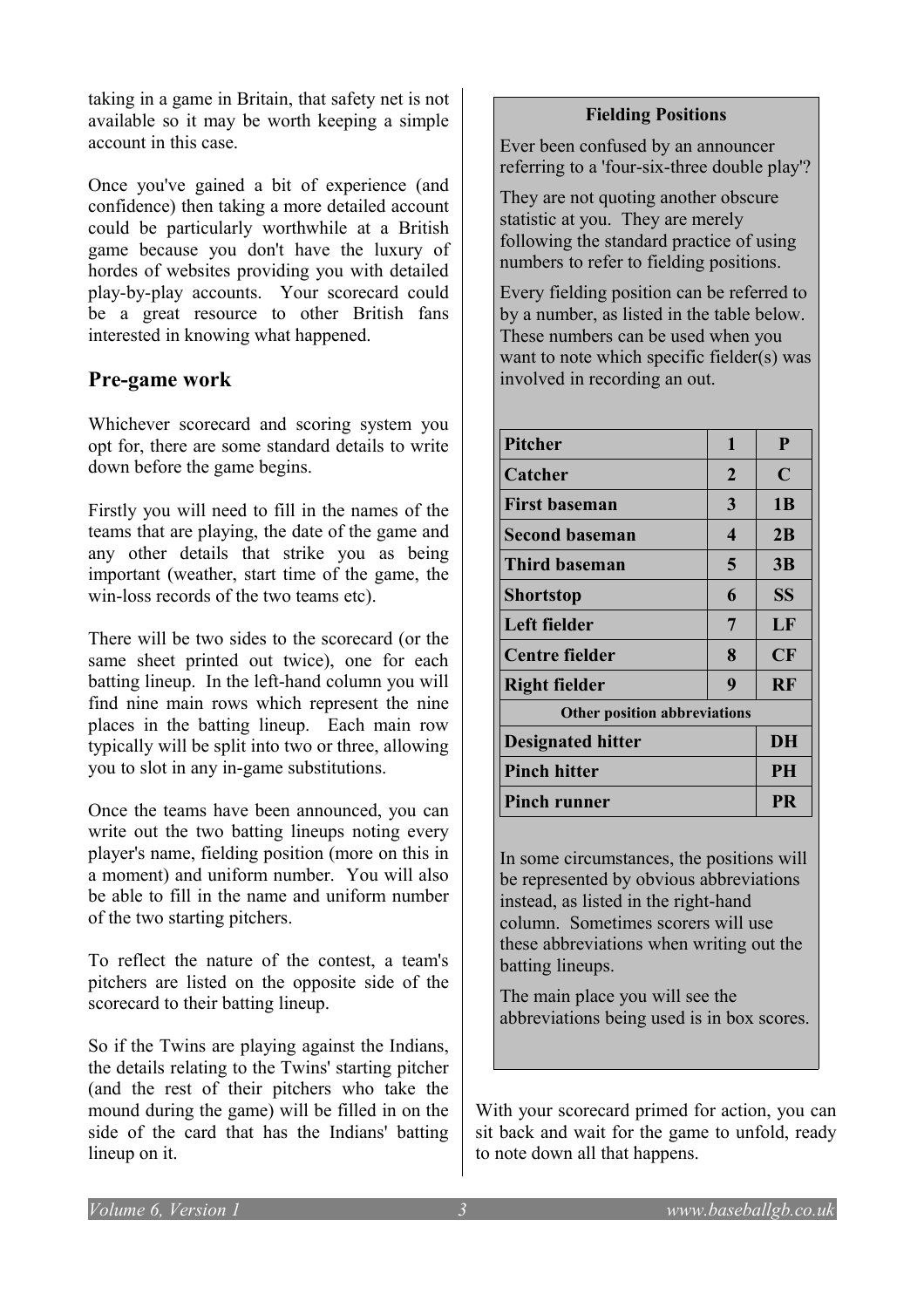## **An Introduction to Keeping Score**

The basics of keeping score revolve around a scorecard that contains nine main rows that represent the nine spots in the batting order and, on a conventional scorecard, nine columns representing the nine innings of play.

Using this grid, you can chart every plate appearance in turn as well as any action that takes place on the bases.

Beyond this starting point, there are many different ways to actually keep score. Even something as simple as a single can be represented by a wide variety of symbols and/or abbreviations.

It would be impossible, and probably extremely confusing, to try and cover all of the different methods. Instead, we will focus on a wellknown 'fan' method that should give you a good grounding in one system while teaching you the basics that can be used as a starting point to learn other systems as well.

Broadly speaking, there are three different levels of scoring with each leading on to the other:

- Basic plate appearance outcomes
- Standard tracking base progression,
- In-depth additional details.

## **Keeping score – basic method**

The most basic way of keeping score is to simply record the outcome of every plate appearance, using an abbreviation to note exactly what happened.

There are two main possible outcomes when a batter steps up to the plate:

- 1. He gets on base,
- 2. He makes an out.

(See: 'Outcome Number Three' for details of the third possible outcome. It's only rarely seen but it's useful to know about as it will crop up from time to time when you are scoring, even in Major League games).

#### **Getting on base**

Let's go through the main possibilities one-byone.

Firstly, the batter may get on base by recording a clean hit. If so, you will want to record how many bases his hit went for. There are many different ways you can do this, with the easiest probably being by stating 1B for a single, 2B for a double, 3B for a triple and HR for a home run.

The batter might get a free pass thanks to a walk and this can be noted as either a BB (for base on balls) or an IBB if it was an intentional base on balls (when the pitcher deliberately walks the batter).

The batter may be awarded first base after being hit by a pitch (HBP), he may get on board thanks to a fielding error (e – normally followed by the fielding position number of the player who committed the error) or due to a fielder's choice (FC).

He may also get on base due to interference (I) or obstruction (O), although this is rare in MLB.

#### **Outcome Number Three**

If a batter steps up to the plate with two outs, the inning can end in the middle of a plate appearance. This occurs when one of the base runners makes the third and final out (e.g. if they are caught stealing).

In this situation, the plate appearance is voided. The person who was batting at the time will lead off with an 0-0 count the next time his team comes to bat. Of course, sometimes this can work to the batter's advantage (if he was in an 0-2 hole) and sometimes it can work against him (although his team mate will not be very popular in the dugout if he was trying to steal on a 3-0 pitch).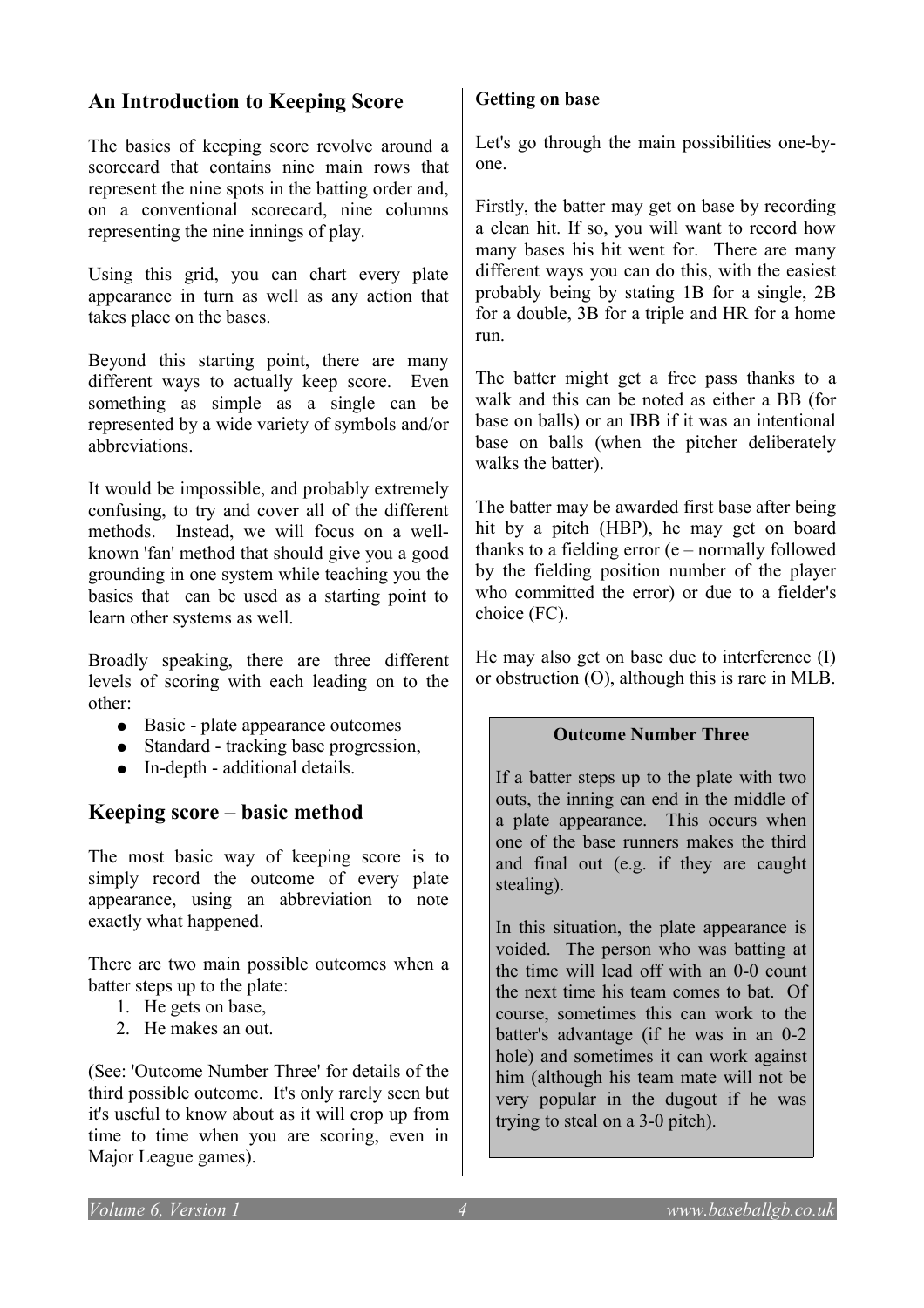#### **Making an out**

If he doesn't get on base, the batter has made an out. There are a variety of different ways in which a batter can make an out. The following selection covers the most common outs you will see.



The most emphatic way for a pitcher to get a batter out is via a strikeout. This is recorded as a K. You can use Kc or a backwards K to show where a batter was struck out without swinging at the third strike (a 'called' third strike).



The fielding team may record an 'unassisted putout' if the batter hits a groundball that is then collected by a fielder who tags the bag or the runner to make the out. This can be notated by writing 'U#' (Note that for all the examples, you should add the fielding position number of the relevant fielder in place of the hash mark - #).

Normally you will see this play when a batter hits the ball down the first-base line. The first baseman will scoop the ball up and stamp on the bag to make the unassisted putout ('U3').

A pop-up  $(P#)$  is when the ball flies high in the air and is caught within the vicinity of the infield diamond. In the above example, the catcher (fielding position 2) makes the out.

A line-out  $(L#)$  is when a ball is hit hard rather than high, in this instance caught by the shortstop (number 6).



A fly-out (F#) is your typical out where a batter hits the ball up into the air and it's collected by an outfielder. If a batter hits a sacrifice fly, this is recorded by adding an S on the front (e.g. SF8 if caught by the centre fielder).

#### **Sacrifice Fly**

Remember: only credit a sacrifice fly if a runner scores on the play.

For 'caught' outs you can also record whether the out was made in foul territory by adding an 'F' (upper or lower case) either at the start or end of the notation (e.g. if a catcher catches a pop-up in foul territory, you could note it as 'FP2').

The unassisted putout, pop-up, line-out and flyout all involve just one fielder; however, many outs are made thanks to two or three fielders working as a team. By using the fielding position numbers and dashes to link them together, you can quickly note down which fielders were involved and in what order.

The final number recorded will always be the fielder who made the final putout on the play. The numbers before it show the path that the ball took along the way.



*Fielding groundballs*

This '4-3' example shows a typical groundball out in which the second baseman (4) picks up the grounder and throws it to the first baseman (3) to record the out. The second baseman gets credited with an 'assist', while the first baseman gets the 'putout'.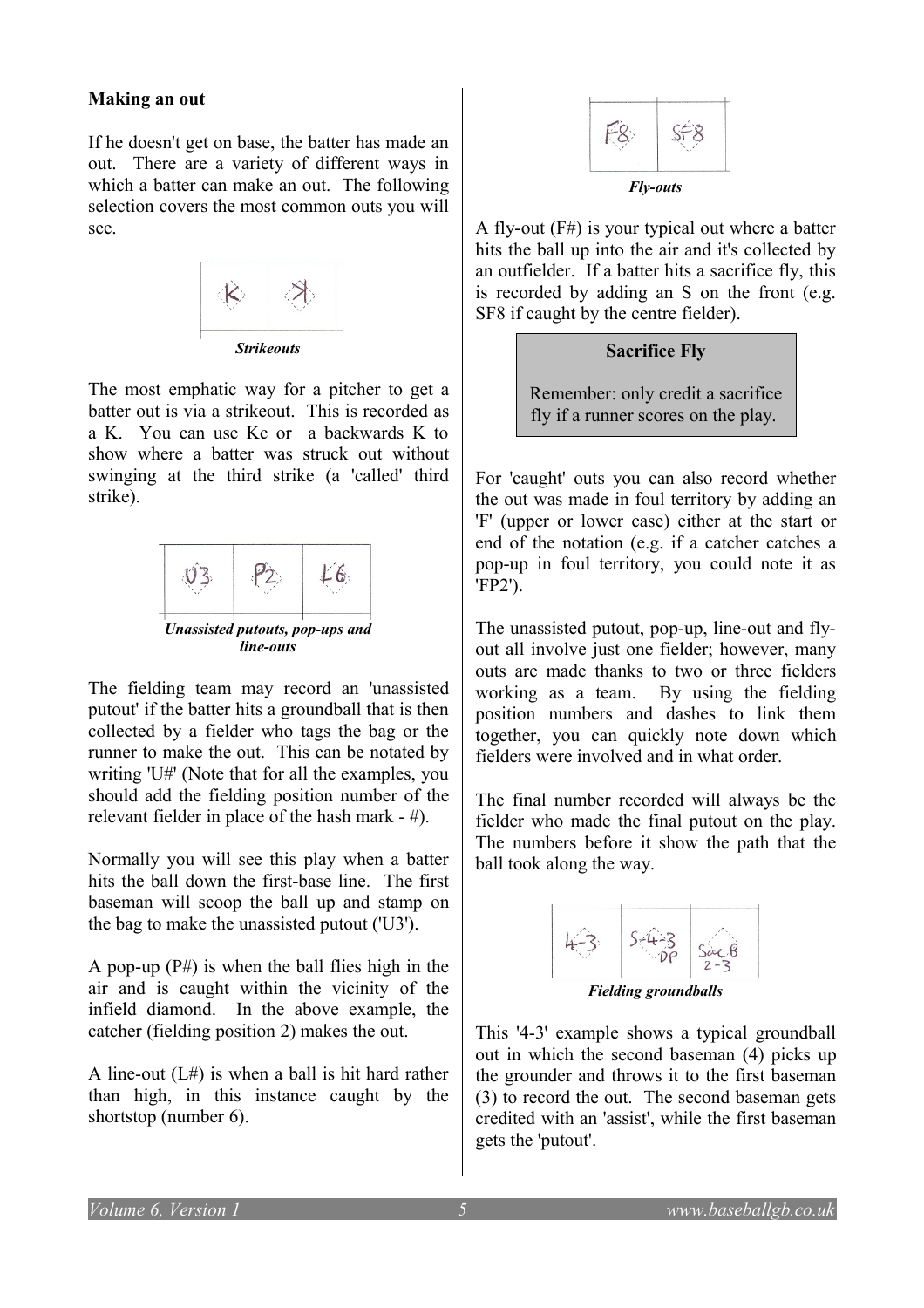Just think of the dash as being the word 'to' and it's easy to see how you can note down plays involving two or more fielders. If the play was 'third baseman to second baseman to first baseman', it's just recorded as '5-4-3'.

More often than not, if three fielders are involved in a play then the fielding side has tried to get more than one player out, as in the '5-4-3 DP' example. The 'DP' shows that this amounted to a double play, most probably with the second baseman getting a runner at second base before the batter was put out at first. Some will note this as a 'GDP' to show the batter grounded into the double play.

You can use this simple method to chart how the ball travelled between fielders in any situation. For instance, the final example shows a notation for a sacrifice bunt, which in this case was picked up by the catcher (2) who threw the ball to the first baseman (3) to put the batter out.

#### **Other basics to note**

'Getting on base' and 'making outs' are the two key areas for basic scoring, but you can easily add three more important details on to your scorecard.

When a player makes an out, it is useful to note which out of the inning this was. You can do this by writing the relevant number (1, 2, or 3) and circling it.

If a batter ultimately scores a run, you can record this by drawing a dot in the bottom left hand corner of his plate appearance box.

If a batter drives in any runs, you can record this by drawing a dot (one for every run driven in) in the middle of the diamond of his plate appearance box.

> Some examples of how to note down runs and RBIs, including how to differentiate between earned and unearned runs, can be found in the next section.

#### **General scorecard management**

Substitutions can be added on to the scorecard easily, whether inserting a new batter into the correct batting lineup spot underneath the previous batter or adding in a new pitcher. In these cases, it's important to note down when the new player came into (and left) the game.



In this example, West took over Boone's spot in the batting lineup in the eighth inning. Any batting appearances from that inning onwards on this row therefore relate to him.

As well as batting and pitching changes, teams can also make fielding changes as the game enters its latter stages. These are sometimes less easy to keep a track of in the main area on a scorecard so you may want to add them as additional notes around the side.

We mentioned earlier that the layout of a conventional scorecard uses a column to represent every inning. Most scorecards of this type actually have more than nine columns to give you the space for an extra inning or two if needed.

The extra columns also come in useful when a team sends more than nine batters up to the plate during an inning. This is known as 'batting around' and you simply continue scoring the inning on the next column (probably leading you to re-number the subsequent columns as a result).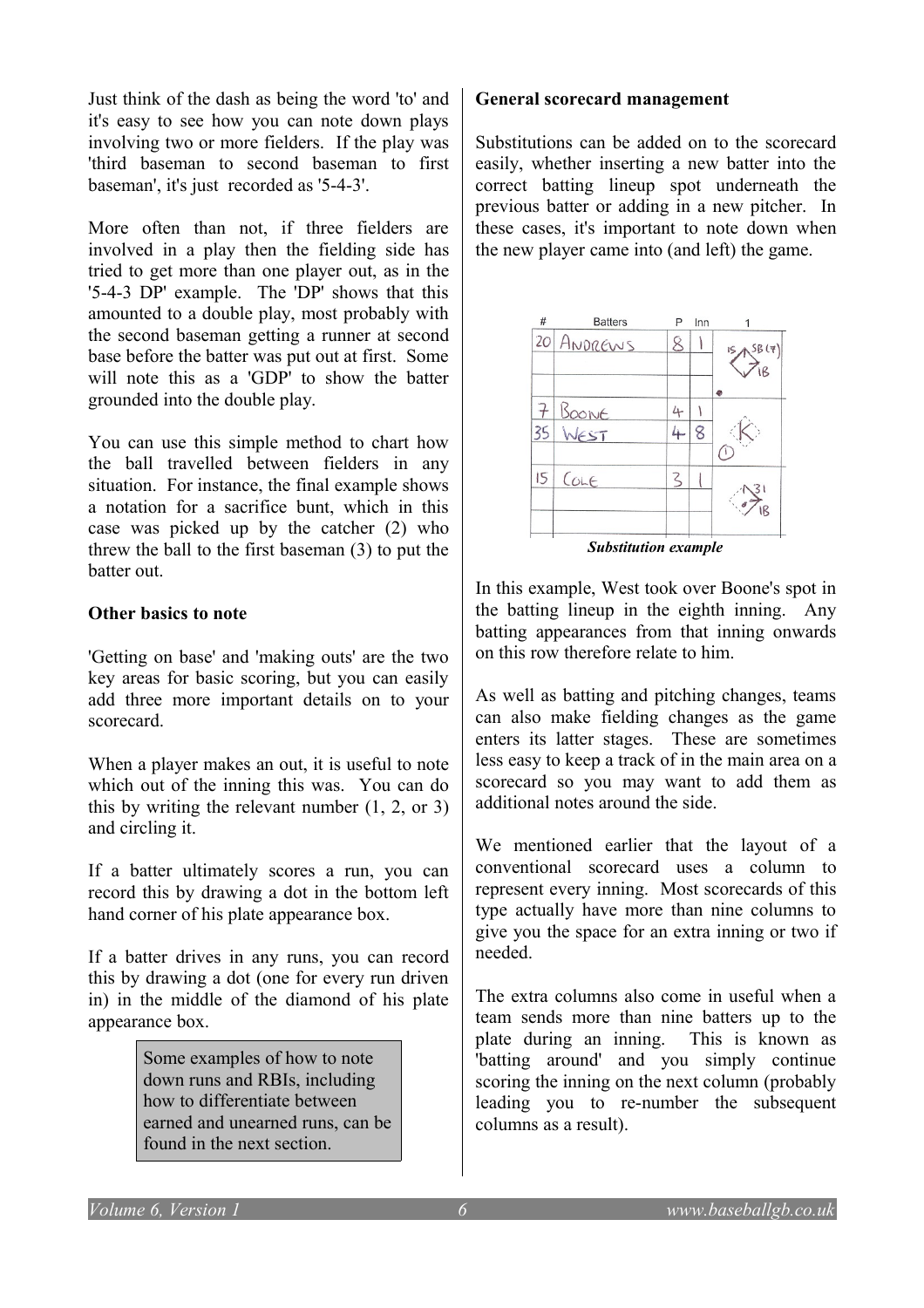Finally, you always need to make a clear note at the end of a team's half-inning so that you can immediately see where the next one starts (after flipping the sheet over to note the other team's half-inning, of course). This can be done by putting a diagonal line in the bottom right corner of the final batter's box.



*Marking the end of one half-inning and the start of the team's next*

#### **Standard - Tracking base progression**

The basic method can provide you with a decent record of the game with the minimum of effort. This might be all you are interested in, but the basic method does leave out an important part of the game.

A plate appearance is only one part of the battle. The real action happens once a player has got on base. Building on the basics, it is easy to chart how every runner makes his way around the bases, or has his journey cut short by making an out/being left stranded, allowing you to build up a complete guide to the way the game panned out.

In traditional scoring methods, an individual player's path around the bases is all accounted for in a single box. Each box on the scorecard will have a diagram in it, normally a diamond shape, that represents the four sides to the diamond on the field and the four bases.

When a diamond is used, the right-sided point is first base, the top is second, the left-sided point is third and the bottom point is home plate.

You extend the line around the diamond as the player makes his way around the bases, using familiar abbreviations to provide an explanation as to how he moved from one point to the next.

#### **Getting on base**

If a player's plate appearance ends up in him being put out, you simply use the relevant abbreviation as described above in the basic method. However, if a player gets on base then you now need to start tracking his journey.



*Getting to first base*

If a player reaches first base, draw a line to first and put a tail on the end to show that this is where he stopped on the play. Then add the relevant abbreviation to record exactly how he got there - e.g. a single (1B), a walk (BB), reached on an error (e – plus the fielder's number), reached on a fielder's choice (FC) etc.



*A single, double, triple and a home run*

If the batter is able to get further than first base as a result of his plate appearance, draw the line up to the base he reached. Again, you should add in the relevant abbreviation to clarify that he reached that point solely due to his hit. The diagram above shows how you would record a single, double, triple or home run.

Notice that the home run example includes the run and RBI dots mentioned in the basic scoring section.

In this example, there is a dot in the bottom left of the box to show the player scored a run and one in the middle representing the single RBI he collected on the play. From this we can deduce that it was a solo home run.

If there had been two men on base ahead of him, you would put three dots in the middle of the diamond to represent the three runs batted in.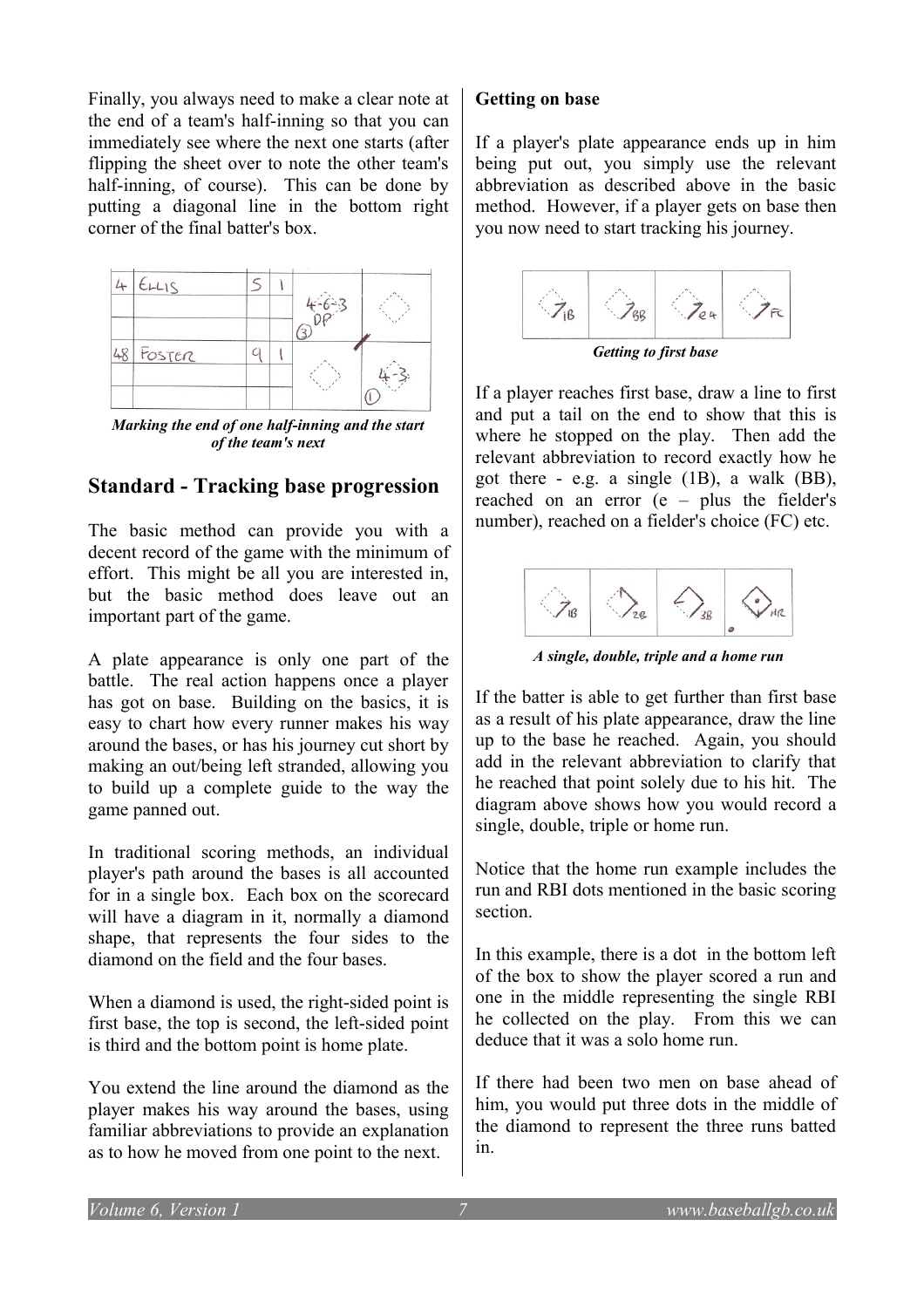If you want to note the difference between earned runs and unearned runs, use a normal dot for an earned run and an outline of a dot for an unearned run.



This is the best approach because a run that appears to be unearned initially can become an earned run. If this happens, you can easily account for it by filling in the outline.

#### **Progress around the bases**

Once a player has got on base, you note each stage of his journey by extending the line to the next base he stops at and putting a tail (or a dot) at the end.

If a player advances because of a hit by a team mate, you record which hitter's plate appearance this refers to either by using his uniform number (as in the example below) or his batting lineup number. The latter is often easiest because you might not always get a chance to note down the uniform numbers of every player involved. It doesn't matter which you use, so long as you are consistent on the scorecard.

If a player advances for another reason, note this down by using the relevant abbreviation (e.g. SB for stolen base). To more accurately record when this took place, you can refer to the plate appearance by putting the number (again, either uniform or batting lineup) in brackets next to the abbreviation.

In this example, the batter got on base with a single. He then stole second while the batter wearing number '7' was batting and was driven home from there by the batter wearing number '15'.

### **Outs on the basepads**

As well as noting a player's progress around the bases, you can also record when a batter is put out once he has got on board. Draw the line halfway between his last safe base and the next and then cut it off, before recording the relevant abbreviation next to it.



probably should, add which fielders were involved, for example the catcher to the shortstop: '2-6') and a runner involved in a double play.

## **Putting it all together**

Combining these techniques and abbreviations, you can chart virtually everything you need to on a normal scorecard. It's just a case of putting it all together, noting down the outcome of every plate appearance and updating the boxes of any players that are on base where necessary.

As a demonstration, we'll now go through a half-inning. In every example, the additions to the scorecard are noted in red. This will show how the scorecard builds up over the course of the half-inning.

The lead-off batter is the centre fielder Andrews, who wears number 20. He starts the game off on a positive note for his team by hitting a single. That's an easy start for us: draw a line to first base on the player's diamond, putting a tail at the end to show that's where he stopped on the play, and write '1B' next to the line to record that he reached first base via a single.

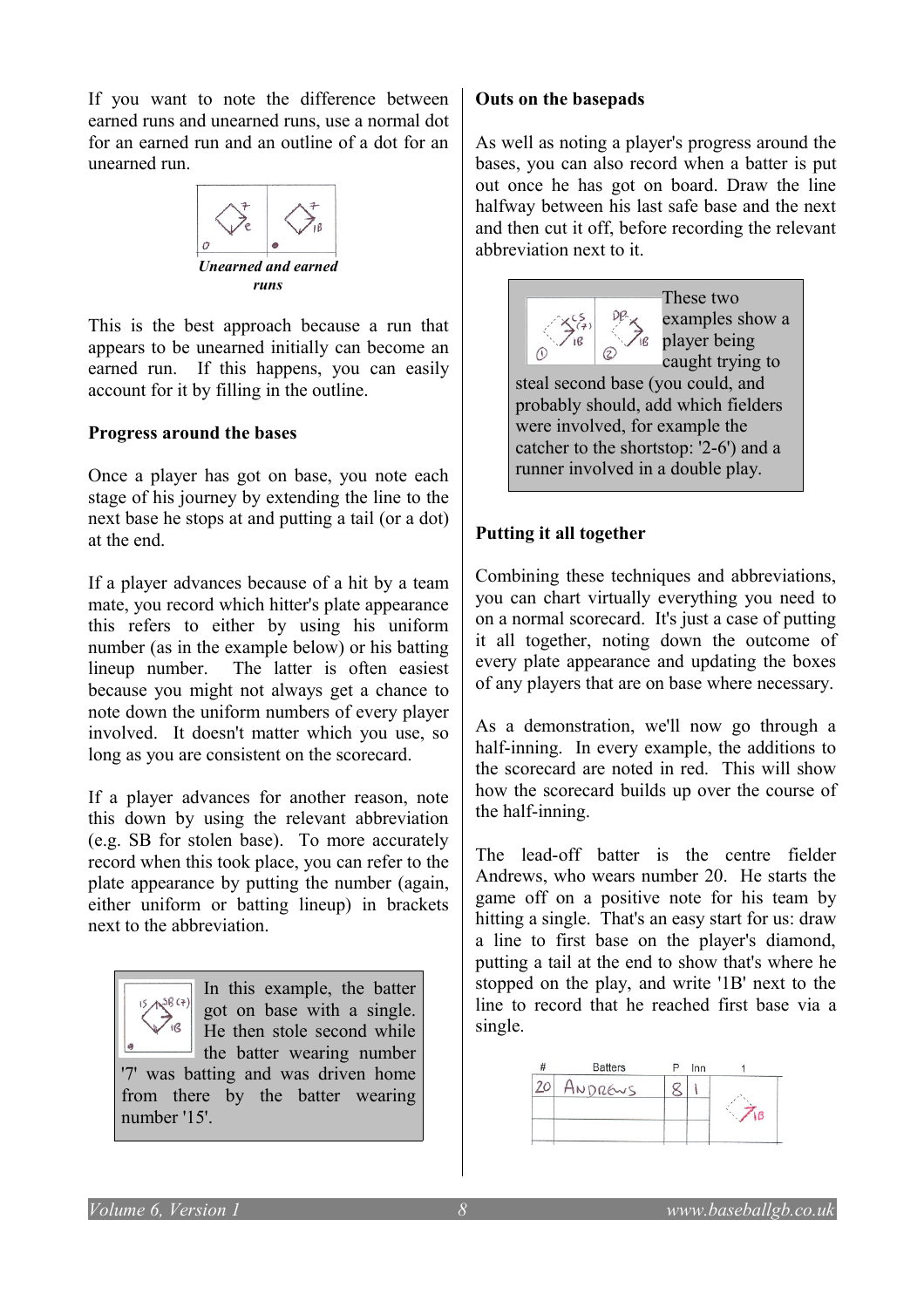The next batter up is the second baseman Boone (#7). The batting team are clearly keen to get off to an aggressive start as Andrews steals second base during Boone's plate appearance. We go back and update Andrew's diamond by drawing a line from first to second (remembering to put a tail at the end) and then writing SB next to the line. In the example below, I've also added Boone's uniform number (7) in brackets next to the SB to clarify that the base was stolen during his plate appearance. It was a good job that Andrews stole second base as Boone is unable to advance him. Boone strikes out swinging, so we put a 'K' in his box and circle a '1' to show that this is the first out of the inning.



The third batter in the lineup is the first baseman Cole (#15) and he gets a single that allows Andrews to come home from second base to score the first run of the game. We can deal with Andrews' box first: drawing a line from second to home in his diamond, putting a '15' next to it to show that this relates to Cole's plate appearance, and putting a large dot in the bottom left of his box to record that he scored a run. As for Cole, we record his single as per usual (line to first base with a '1B' to the side) and put one large dot in the middle of his diamond to show that he picked up one RBI.



It's not been a good start for the fielding team and it doesn't get any better with the fourth batter of the inning as the left fielder Day (#31) earns a walk. Cole advances from first to second as a result, so we draw a line from first to second on his diamond and put a '31' next to it to show he advanced during Day's plate appearance. As for Day, we draw a line to first base on his diamond and put 'BB' next to it to show that he reached first via a walk (base on balls).



Just when the first inning looks like turning into a disaster for the fielding team, they are able to get out of the jam. Ellis (#4) is up next and he makes contact, meaning that Cole and Day start running from their bases. Unfortunately for them, the groundball is scooped up by the second baseman. He flips it to the shortstop who stamps on second base to force out Day (for the second out of the inning) and then throws to first base to put out Ellis in a classic 4-6-3 double play to end the inning.

It's these sort of plays the can leave your head spinning when you first start to keep score, but if you break it down piece-by-piece you'll see that it's easier than you think. This is what the play should look like when scored:

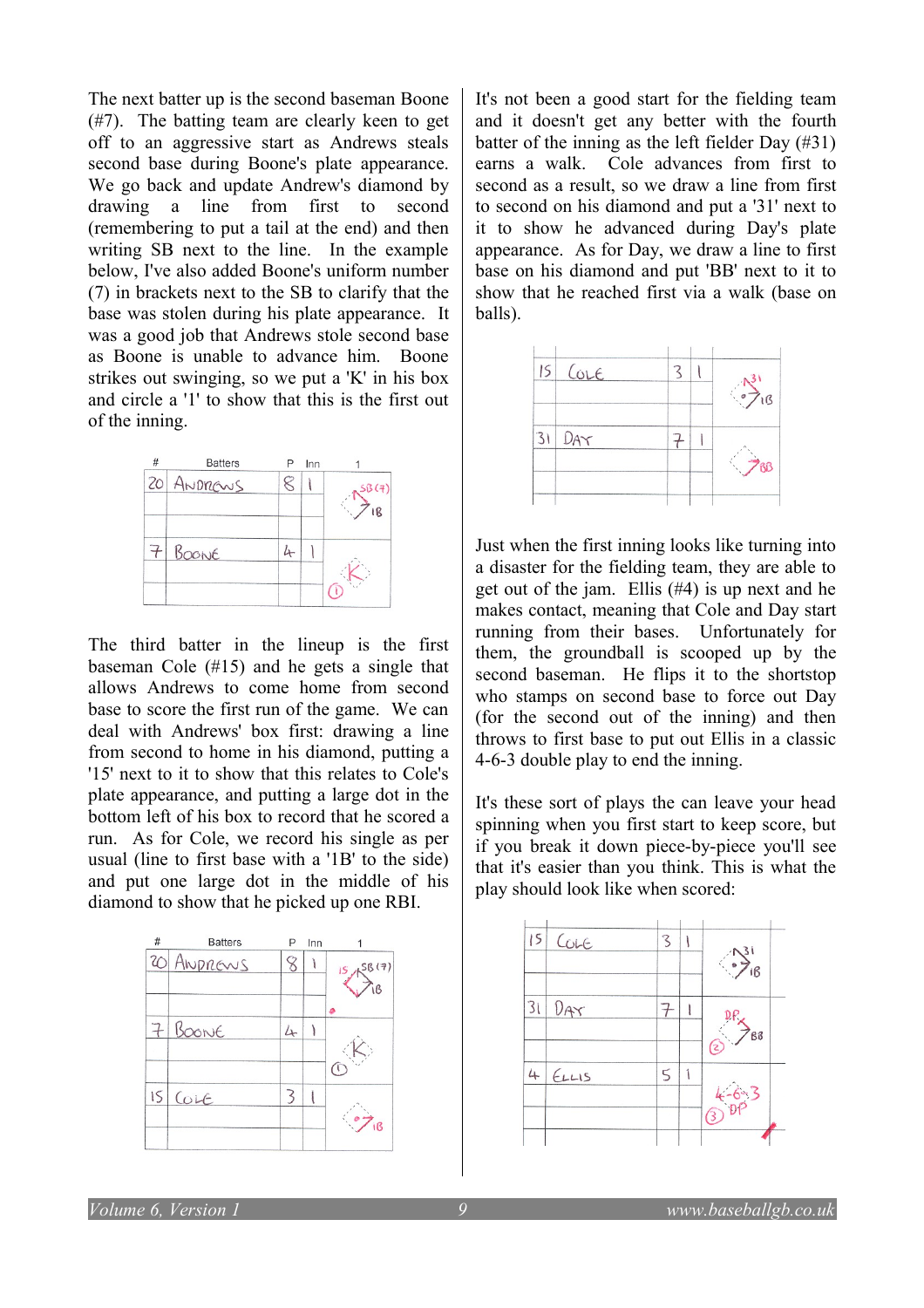We can leave Cole's box alone as he was effectively left stranded. In Day's box, we draw a line up to the halfway point between first and second on the diamond and then cut it off. before writing 'DP' (to show he was involved in a double play) and then circling a '2' to record the fact that he was the second out of the inning.

For Ellis, we can simply write '4-6-3 DP' and then circle a '3' to denote that he was the third out of the inning.

The complete half of the inning would look like this:



The final task is to draw the diagonal line in the bottom right of Ellis's box, making it clear that the second inning begins with Foster's at-bat. In this case, Foster grounds out to the second baseman.

## **Additional Details**

You can record a detailed account of a game using this standard method, but if you want to note down even more information then there are several parts of the game that deserve your attention. Two of the most common are 'balls and strikes' and 'hit types'.

### **Balls and Strikes**

Some scorecards allow you to keep a track of every single pitch that is thrown. This is very useful as it reveals how the count changed during the plate appearance. So for instance you can quickly see if a pitcher was consistently throwing the first pitch for a strike, or if he was struggling by falling behind the batter. It also allows you to record how many strikes a pitcher has thrown.

This example is taken from a game scored using the 'Swingley' scorecard  $FA$ (see: 'Resources'). The two boxes at  $\frac{12}{1653}$ the top are for strikes and the three boxes below are for balls.

In this case, the first two pitches were strikes, the third pitch was a ball, the fourth pitch was fouled off (so a I is noted next to the strikes/balls box), the fifth and sixth pitches were balls, the seventh pitch was fouled off (another I is added) before the eighth pitch is put in play (leading to a flyout to the centre fielder).

#### **Hit types**



*Groundball, line drive, flyball*

Some people like to record extra information about each hit: which location it went in and what type of a hit it was in terms of groundballs, line drives and flyballs. That's easily done by adding in an extra line to your diagram, as showed below. The most common method is to use a dotted line for groundballs, a solid straight line for line drives and a curved line for flyballs.

As you can probably tell, adding in this extra info can make it difficult to also fit in details of how a player advances the bases. So, it may be a case of choosing to chart one or the other on a standard scorecard.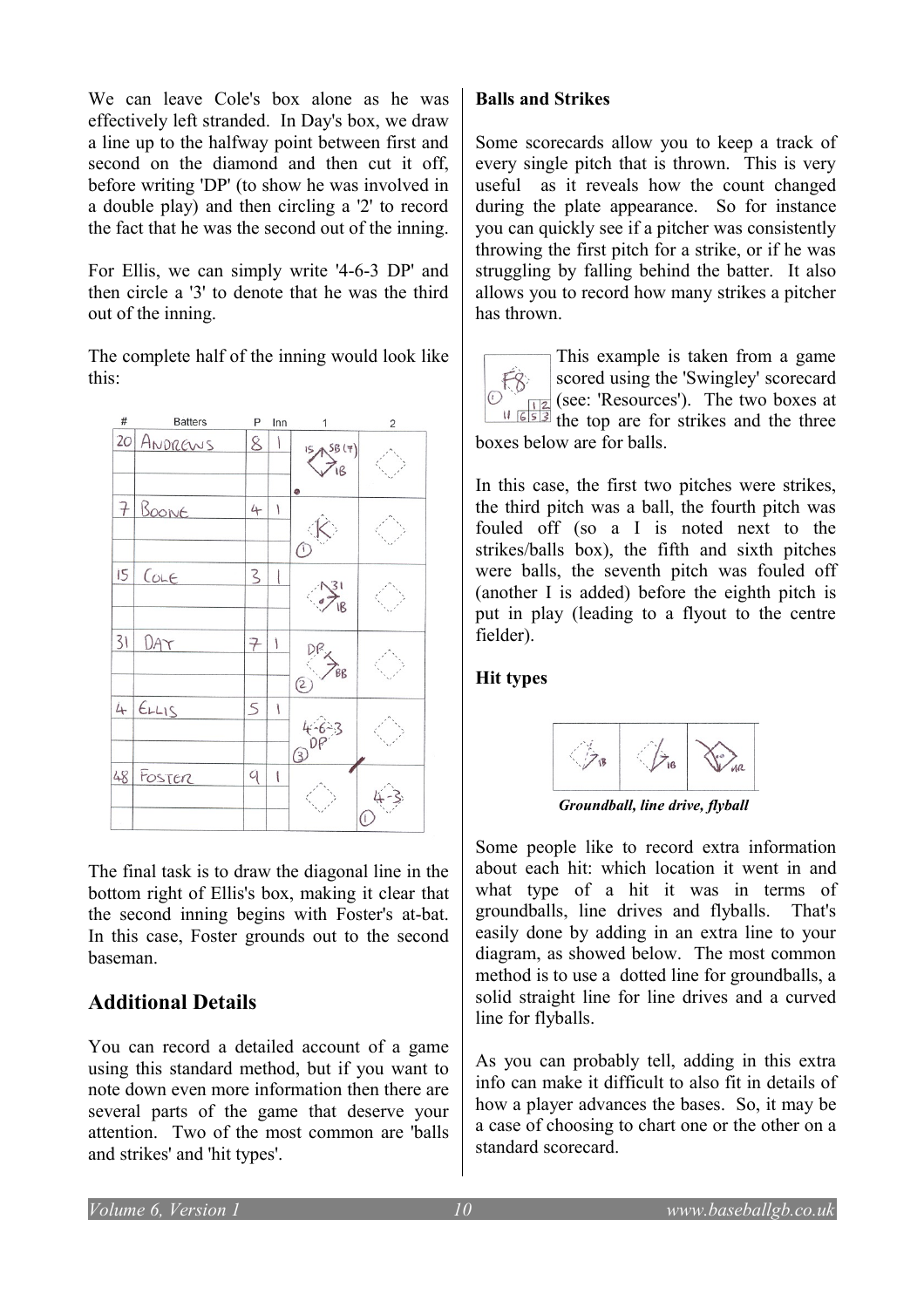## **Post-game: Totals and proving your scorecard**

There's still work for the scorer to complete once the game is over. There are totals to be tallied and the all important process of 'proving' your scorecard.

#### **Offensive totals**

You will normally find the 'total' boxes for the batters on the right-hand side of the scorecard. All you need to do is go over every batter's plate appearances and note on the correct row the relevant totals in the boxes.

The scorecard design will determine which totals you need to record. The most common totals listed are the number of at-bats (AB), hits (H), walks (BB), runs scored (R) and runs batted in (RBI). You may also find columns for home runs (HR), strikeouts (SO or K) and stolen bases (SB).

#### **Pitching totals**

The space to enter the pitching totals is generally right next to the pitcher's name. As with the batting totals, the scorecard will dictate which pitching totals you need to record. This will typically include innings pitched (IP), the number of hits allowed (H), runs allowed (R), earned runs allowed (ER), walks given up (BB), strikeouts (SO or K), and home runs given up (HR).

Other additional totals may include the number of batters faced (BF), batters hit by a pitch (HBP or HP), balks (BK), wild pitches (WP), number of strikes thrown (S) and number of total pitches thrown (P).

#### **Fielding totals**

Most fan-focused scorecards do not include space for fielding totals, although they are a required feature on any official scorecard.

If you are going to record fielding totals, they will include the number of innings played (IP),

putouts (PO), assists (A), errors (E) and the number of double plays the fielder was involved in  $(DP)$ .

A few scorecards also include an additional column for triple plays (TP), but they happen so rarely that this column would almost always be left blank on most occasions. Consequently, a triple play can just be recorded as another double play, with a separate note being made on the scorecard to show that a triple play took place and who was involved.

You can also record three additional fielding totals specifically for the catchers. They are the number of passed balls (PB), number of bases stolen against him (SB) and number of base runners caught attempting to steal (CS).

#### **Proving your scorecard**

Your final task is to 'prove' your scorecard doesn't contain any fundamental mistakes.

The equation is simple. Firstly, add up every at-bat, sacrifice (flies and bunts), walks, hit-bypitches, and interference/obstructions from one side of the scorecard.

Then add up the number of runs scored, put outs, and runners left on base.

The two totals should be the same. If they are not, check your sums and then, if they still don't match, refer to the official account of the game to work out where you've gone wrong. Repeat the process for the other side of the scorecard.

## **Learning through experience – some tricky plays**

The more you keep score as a fan, the more times you'll come across a play that you're not completely sure how to record.

Don't worry: you will learn through experience. Maybe you will be reminded of a rule you had forgotten? Perhaps you never knew the specific rule existed?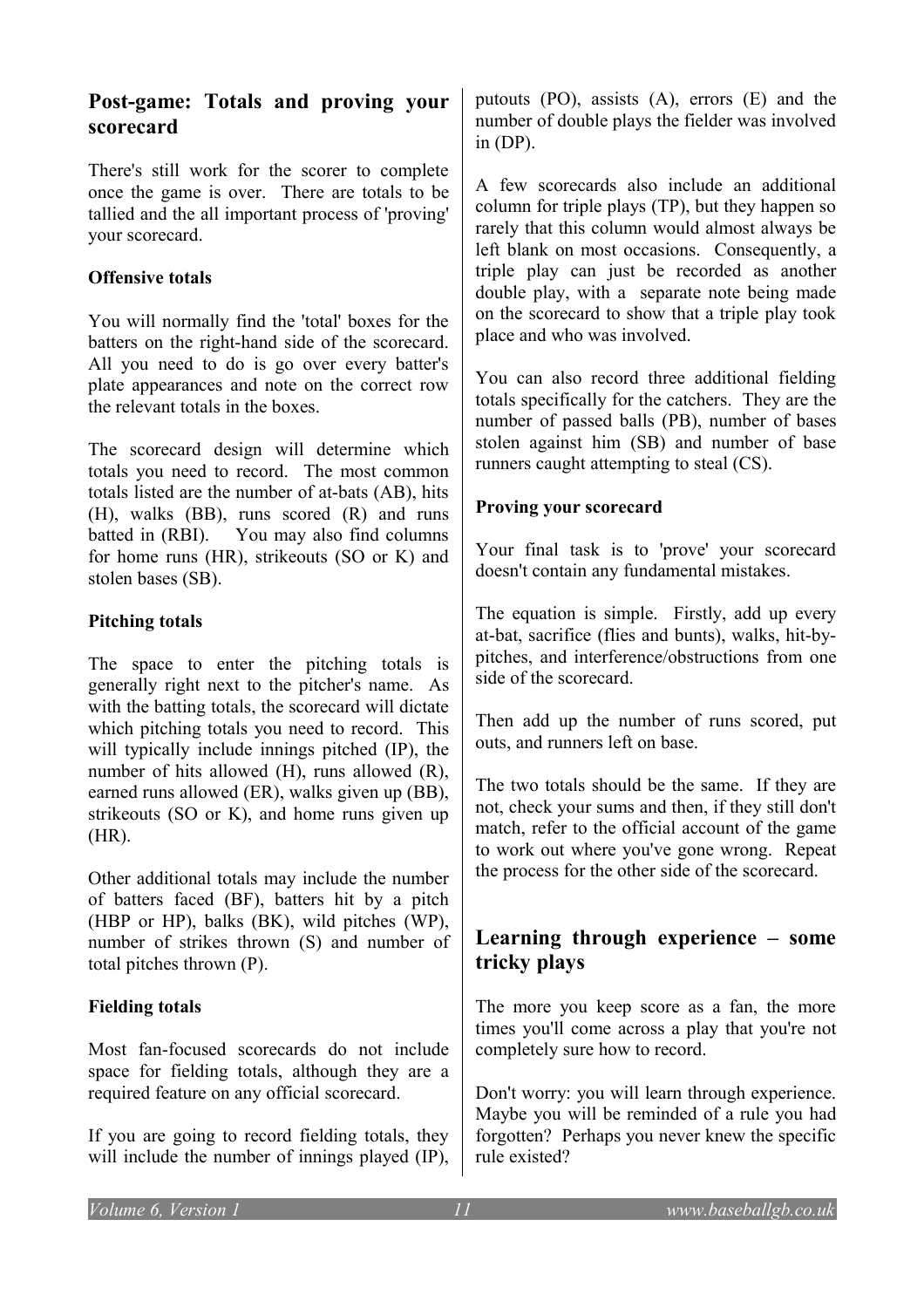# **THE SCORER 2**

Our 'You are the Scorer' feature is published every Friday lunchtime at *BaseballGB* and this is a great resource for solving tricky scoring plays. If you come across any plays that leave you scratching your head, get in contact and we'll use it as an example.

To help you along, here are three fairly basic plays (from many) that I never really grasped until I had to note them down.

#### **When the catcher drops a third strike**



If a catcher drops the ball on the third strike, the catcher has to throw the ball to first base before the batter gets there to record the out. The pitcher will get a strikeout to his name regardless, but if the runner beats the throw then he gets on base. Depending on who was considered to be at fault, the batter would have reached base via a passed ball or a wild pitch.

#### **Extra bases**



This example is one of the reasons why it's useful to record the type of hit next to the line you draw on the player's diamond. At first glance,

this seems to be a waste of effort: if you've drawn a line all the way to second, surely it's obvious that the player got a double? Well, in most cases that would be true, but not in all. The most common example is when a batter hits the ball into the outfield in a way that would typically just lead to a single, but the fielder then commits an error which allows the player to get to second base.

You can't say he reached base on an error, as that would rob the player of a hit, but at the same time it would be wrong to say he had hit a double. So the announcer will say that he hit a single and reached second on an error and that's what you should record. Occasionally a player will be put out trying to stretch a single into a double. Although this is commonly referred to as a single and a 'caught stealing', strictly it is just a single and an out on the bases.

#### **The 'rundown'**

If a player is caught trying to steal a base, he can sometimes get caught in a rundown in which he is chased back and forth several times before he is finally put out. This will involve the ball being thrown to several different fielders and you can chart this by using the standard #-#-# method.



 $\frac{1}{3}$  $\frac{1}{3}$  $\frac{1}{4}$  $\frac{1}{6}$  In this example, the pitcher has 'picked off' the runner at first base by throwing the ball to the first baseman, who throws it the second

baseman. The runner retreats back to first base so the second baseman chucks the ball to the pitcher who is now covering first. The runner changes direction and tries to get to second after all, but the pitcher throws it to the shortstop who then tags him out. The 1-3-4-1-6 is complete!

You would certainly be forgiven for not recording the full sequence, so you can simply record it as a 'CS' in the normal fashion instead.

(Note that in the statistics, a fielder can only be awarded one assist on a 'rundown' even if they are involved more than once – as the pitcher is in the above example).

## **Official Scorers**

Every game, from MLB to the British National Baseball League, needs to have an official scorer. Their job is to accurately record an account of the game, while making scoring rulings along the way (such as when a possible hit goes down as an error).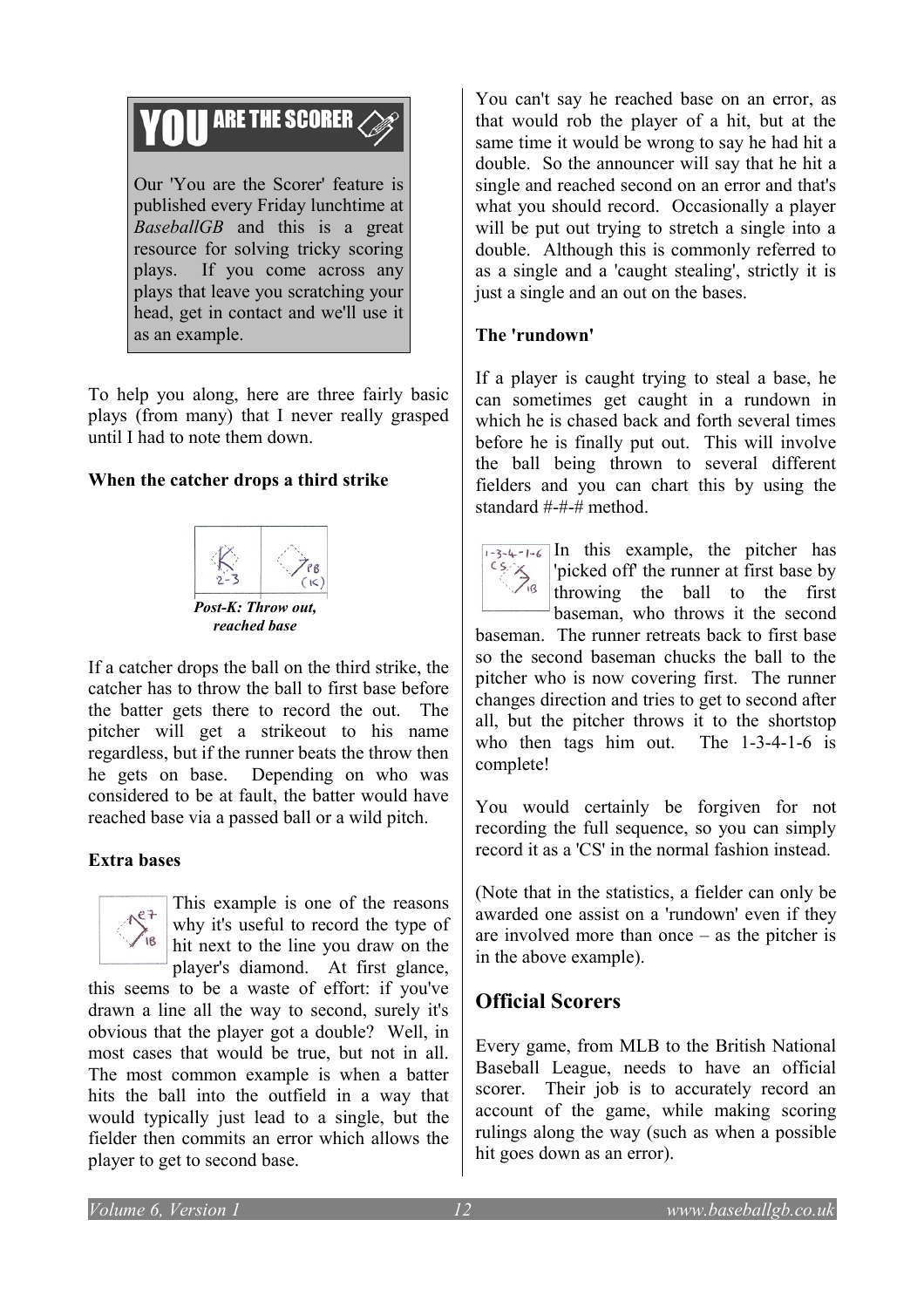It is from these official accounts that the lifeblood of the game, statistics, are created. Consequently, official scorers play a very important role in both the initial reporting of the game and in maintaining a record of what took place for historical purposes.

There are a few obvious differences between scoring as an official scorer and as a fan. Firstly, everyone is relying on you to have a comprehensive knowledge of all the scoring rules. Secondly you have the responsibility of making actual decisions that will affect players' statistics. Finally, the role will require you to be completely accurate and to record specific information.

None of the above is to suggest that being an official scorer is any less fun. Far from it. If playing the sport isn't your forte, this can be the next best thing. You're a true part of the game, playing a vital role.

Although official scorers are sometimes allowed to choose their scoring system, the Great Britain Baseball Scorers Association (GBBSA) strongly recommends following the system described in the International Baseball Federation Scoring Manual, available in full on the Association's website. This is quite different to the method explained above, but once you gain a good grounding in a 'fan' system you should have no trouble learning it with a bit of practice.

## **The Reisner Scorekeeping system**

Lots of the scoring methods out there are really just variations on the same system. However, Alex Reisner's system is genuinely different and is worth mentioning here.

In the traditional method, every box relates to a single player in that it represents their (potential) tour around the bases in isolation. Using Reisner's method, every box relates to the game situation as a whole at that specific point.

The best way to understand the system is to read Reisner's tutorial, but the approach can be

illustrated by using Reisner's system to chart the same half-inning as seen in the 'tracking base progression' section.



Let's focus on Andrews' tour of the bases. He leads off the game with a single; therefore he (#20) is standing at first base on the diamond next to Boone's name.

Andrews steals second during Boone's at-bat so this is noted in Boone's box (not in Andrews' as you would using the normal method). He is standing at second base when Cole comes to the plate and the circle around his number here shows that Cole drove him home.

Cole's single and Day's walk means that there are runners on first and second when Ellis steps up to the plate. You would have to look back at Cole and Day's own boxes to know this when using the traditional method. In Reisner's 'situational' method, you can see exactly what the situation was for Ellis's at-bat.

The system has advantages and disadvantages when compared to the traditional method precisely because it is looking at the same task from a different perspective. It may be a fun alternative to try occasionally at the very least.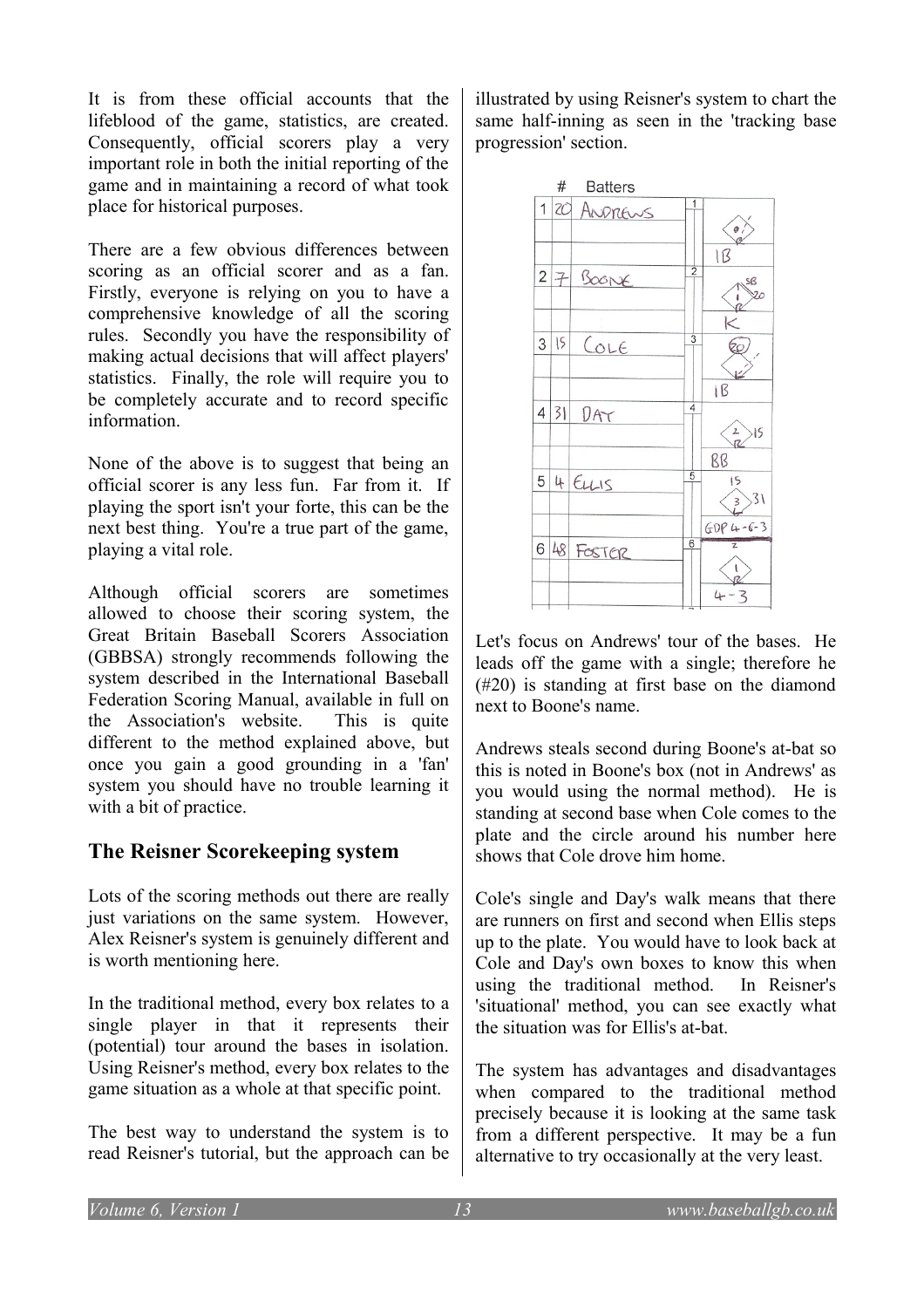## **Resources**

#### **Books on keeping score**

The best introduction to keeping score is Paul Dickson's excellent book "The Joy of Keeping Score". This takes a fan's-eye view of the activity and includes a guide to various scoring systems as well as an A-Z and some brilliant photos. [\(BGB review\)](http://www.baseballgb.co.uk/?p=288)

For those of you interested in becoming an official scorer, "Baseball Scorekeeping: A Practical Guide to the Rules" by Andres Wirkmaa is an essential purchase. (**BGB** review)

#### **The official rules**

The full set of official rules can be found on MLB.com's website. This includes section 10.00, which specifically relates to 'The Official Scorer'. This section is an essential reference for defining terms (e.g. what actually *is* a putout?) and for learning about scoring matters such as when a batter gets credited with an RBI. [http://mlb.mlb.com/mlb/official\\_info/official\\_ru](http://mlb.mlb.com/mlb/official_info/official_rules/foreword.jsp) [les/foreword.jsp](http://mlb.mlb.com/mlb/official_info/official_rules/foreword.jsp)

"Baseball Field Guide" by Dan Formosa and Paul Hamburger is a brilliantly designed guide to the rules, both for newcomers and for experienced baseball fans/players. [\(BGB review\)](http://www.baseballgb.co.uk/?p=295)

"The Official Rules of Baseball Illustrated" by David Nemec looks at the rules by recounting anecdotes of famous incidents. [\(BGB review\)](http://www.baseballgb.co.uk/?p=456)

#### **'Keeping Score' on the internet**

For information about keeping score in Britain, as well as an incredible array of statistics and historical information about the sport in the British Isles, visit the **Great Britain Baseball Scorers Association's website**: [http://www.gbbsa.org.uk](http://www.gbbsa.org.uk/)

There are several websites that offer scorecards and tutorials on how to keep score. My own scoring methods detailed in this guide are the product of nine years of scoring as a fan and I picked up many techniques from these sites during that time. Naturally, some of the elements from the following systems have influenced my own methods. They should each be consulted as essential starting points.

The **Baseball Scorecard website** includes a complete tutorial on keeping score and downloads of many different scorecards. <http://www.baseballscorecard.com/>

**Christopher Swingley** offers some excellent scorecards to download (especially useful for anyone who wants to record 'balls-and-strikes' info) and a comprehensive tutorial. <http://swingleydev.com/baseball/index.php>

As noted above, **Alex Reisner** has created a unique approach to keeping score. His website provides a full introduction to the method as well as allowing you to buy scorebooks full of blank copies of his scorecard.

[http://www.alexreisner.com/baseball/scorekeepi](http://www.alexreisner.com/baseball/scorekeeping/) [ng/](http://www.alexreisner.com/baseball/scorekeeping/)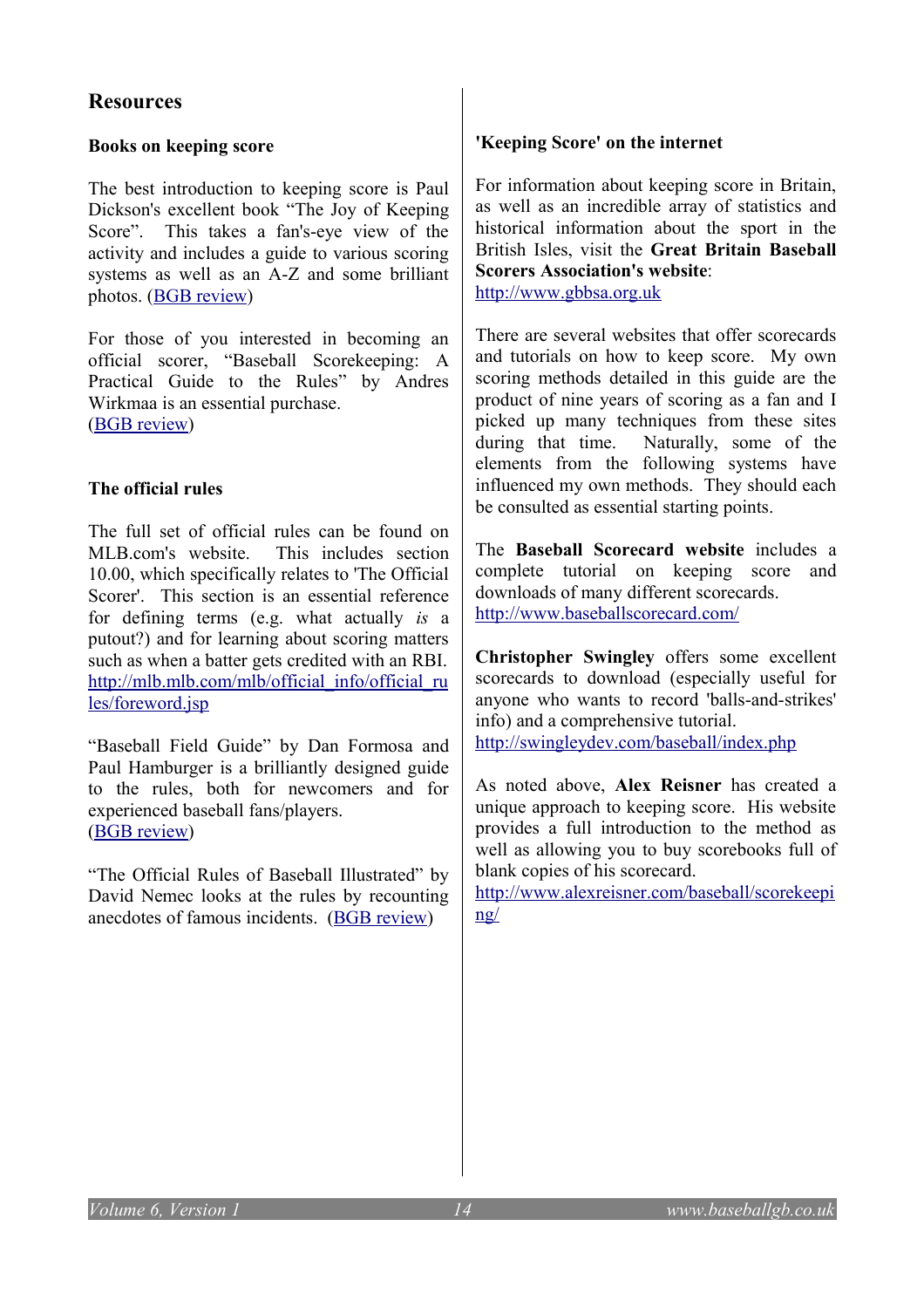### **Abbreviations List**

#### **GETTING ON BASE**

1B: Single. 2B: Double. 3B: Triple. HR: Home run. BB: Base on Balls (Walk). IBB: Intentional Base on Balls. HBP: Hit by Pitch. E: Error. FC: Fielder's Choice. I/O: Interference/Obstruction

#### **OUTS**

(Note:  $# =$  insert number of the fielder) K: Strike out (Backwards 'K' for a called third strike). U#: Unassisted putout. P#: Pop out. L#: Line out. F#: Fly out. SF#: Sacrifice fly out. SacB: Sacrifice bunt. FO: Force Out. DP: Double Play (also GDP – Grounded into double play) TP: Triple Play. CS: Caught Stealing.

#### **BASE ADVANCEMENT**

BK: Balk SB: Stolen Base. WP: Wild Pitch. PB: Passed Ball.

#### **OFFENSIVE TOTALS**

AB: At-bats. H: Hits. BB: Base on balls (walks). R: Runs scored. RBI: Runs Batted In. HR: Home runs. SO or K: Strikeouts. SB: Stolen bases.

#### **PITCHING TOTALS**

IP: Innings pitched. H: Hits allowed R: runs allowed ER: Earned runs allowed. BB: Base on balls (walks) given up SO or K: Strikeouts HR: Home runs given up BF: Batters faced. HBP or HP: Hit by a pitch. BK: Balks. WP: Wild Pitches. S: Number of strikes thrown. P: Number of total pitches thrown.

*Also* L/R: Left or right-handed. WLS: Win, Loss or Save.

#### **FIELDING TOTALS**

IP: Innings played. PO: Put outs. A: Assists. E: Errors. DP: number of double plays the fielder was involved in. TP: number of triple plays the fielder was involved in.

*Also for Catchers* PB: Passed balls. SB: Stolen bases (against). CS: Caught stealing.

#### **FIELDING POSITIONS**

1: Pitcher. 2: Catcher. 3: First baseman. 4: Second baseman. 5: Third baseman. 6: Shortstop. 7: Left fielder. 8: Centre fielder. 9: Right fielder. DH: Designated Hitter. PH: Pinch Hitter. PR: Pinch Runner.